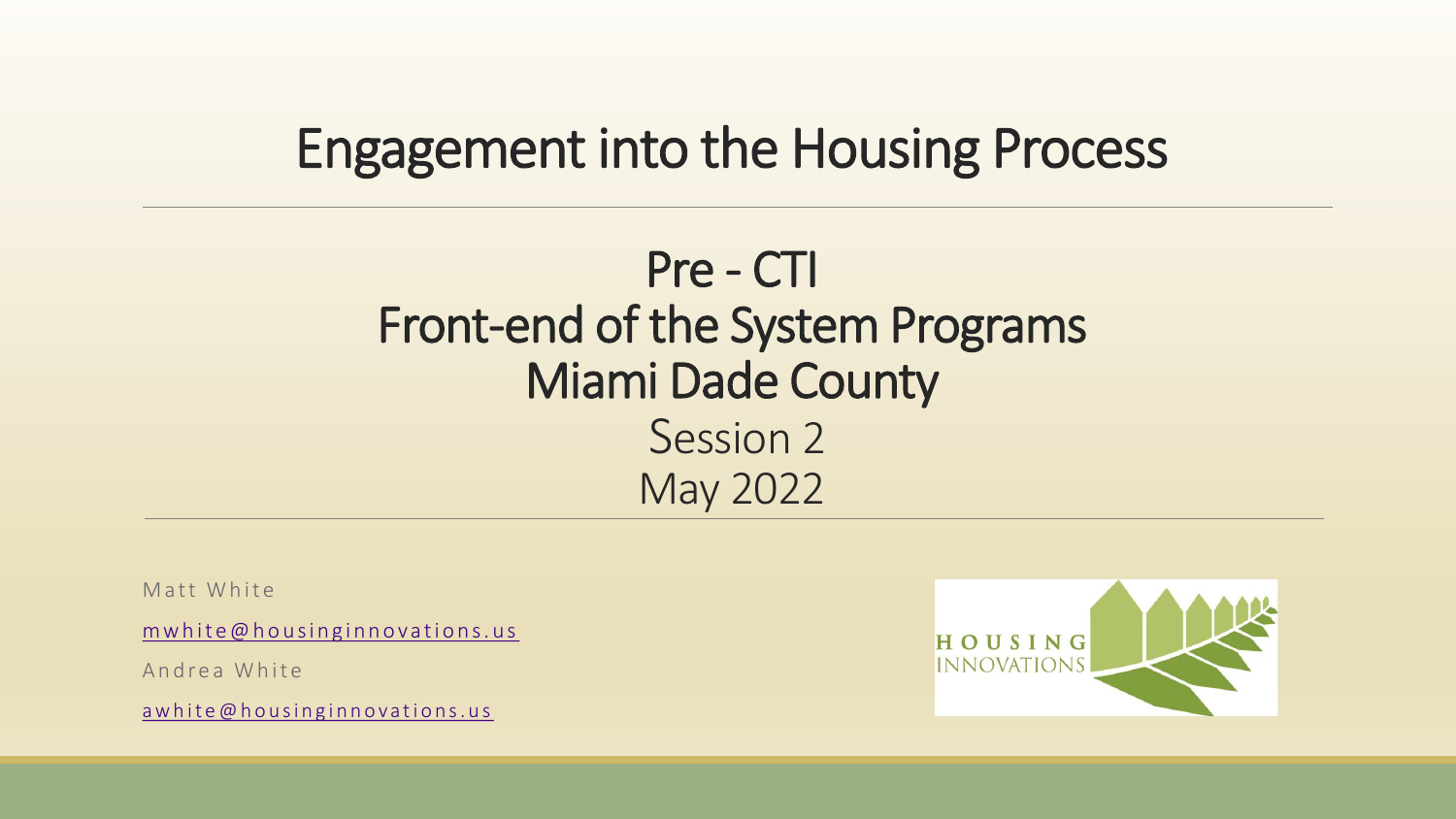## Introductions

#### ◦ TURN ON YOUR CAMERAS PLEASE

- AND TYPE IN THE CHAT BOX
	- Name
	- Role
	- Agency
	- How long working with people who have experienced homelessness?
	- Favorite ice cream flavor?

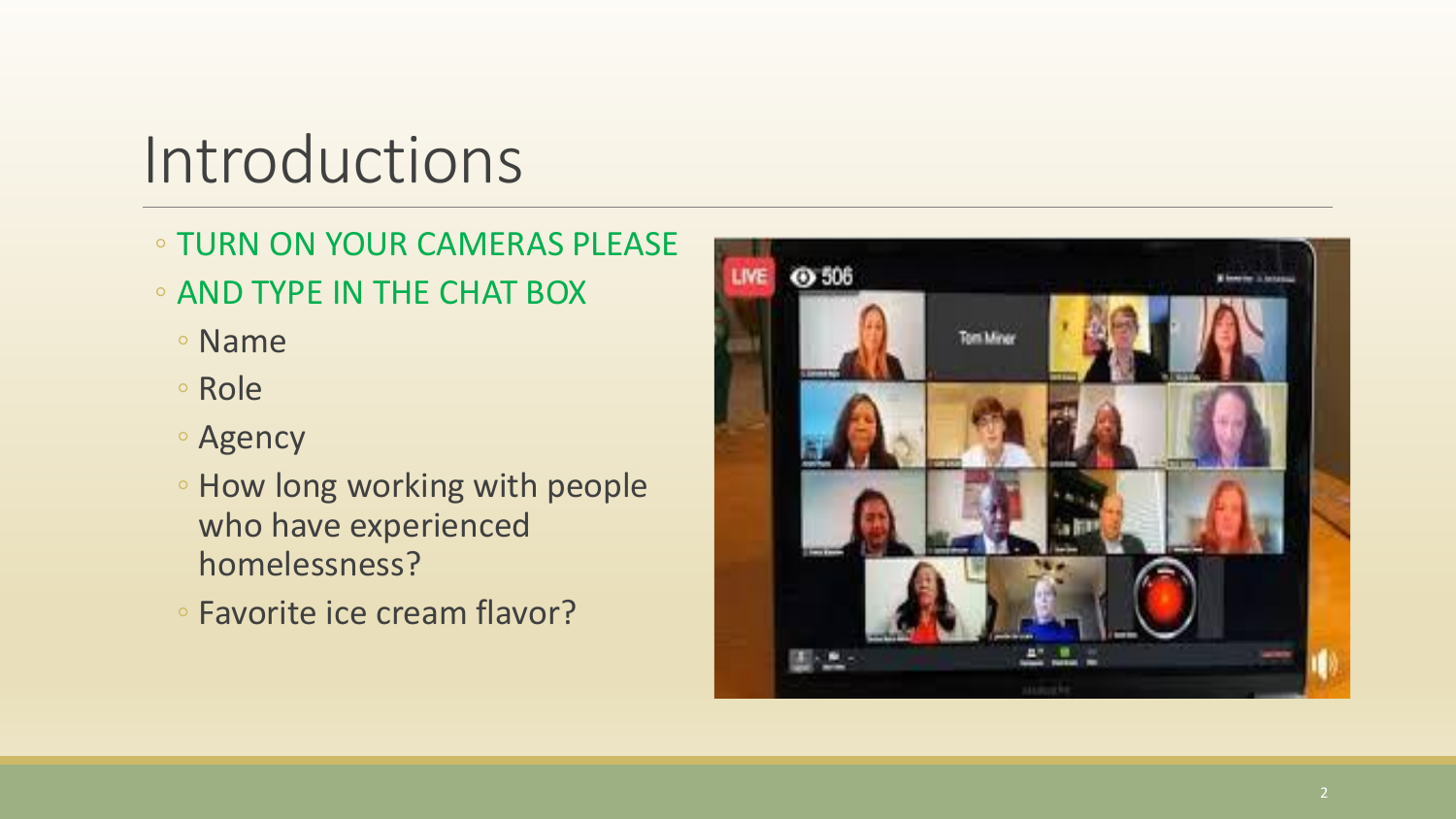### Welcome

- Housing Innovations
	- Andrea White
	- Matt White
- Goals for the Training Series
- Housekeeping
	- **PLEASE TURN YOUR CAMERAS ON AS MUCH AS YOU CAN**
	- **The slides and materials will be put in the chart box**
	- **The slides, recording and all materials will be sent out.**
	- **We love interaction – please raise hand, use emojis, type comments in the chat box or just unmute and talk!**

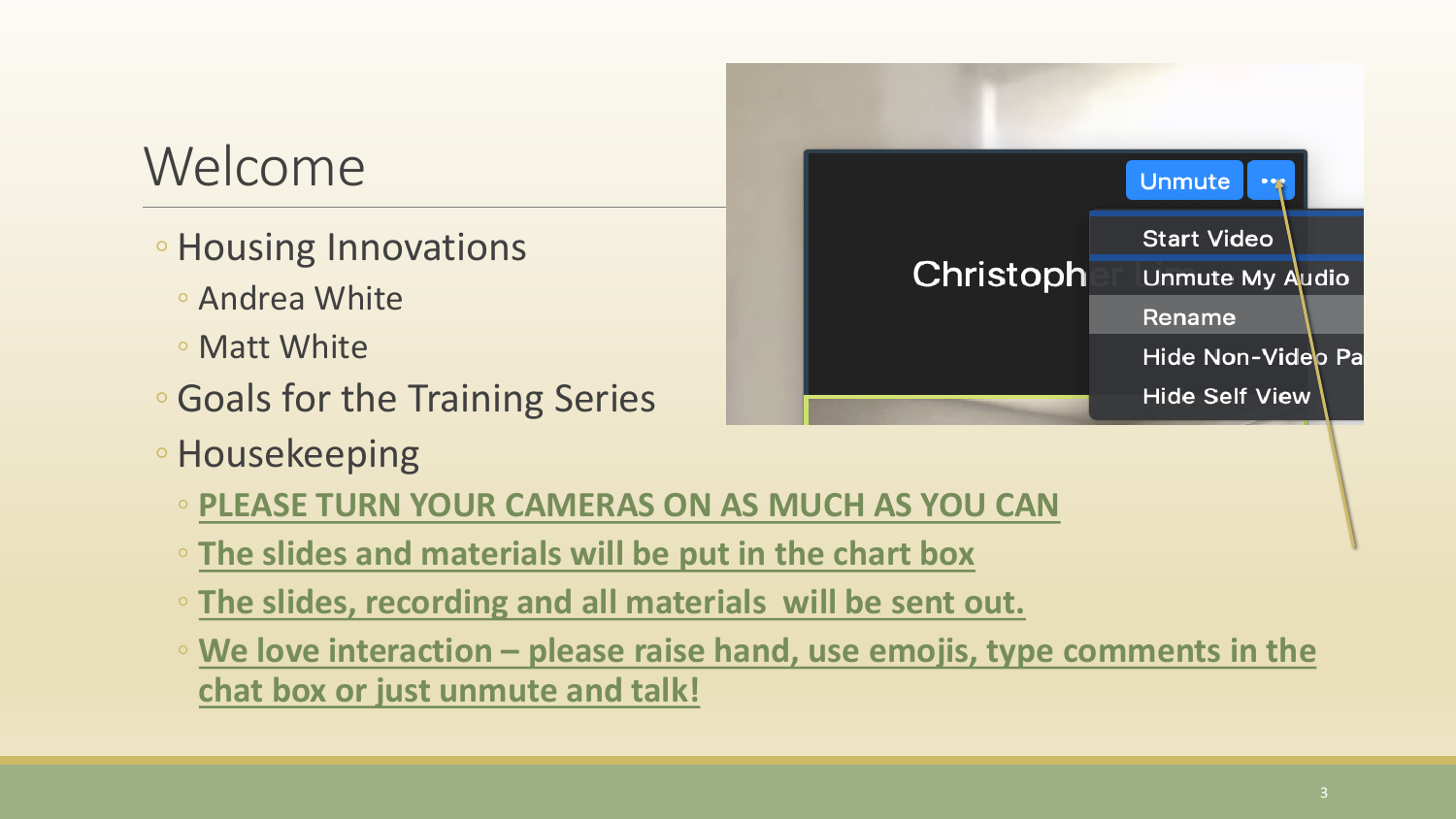# Agenda



#### Introductions

Housing Access and Housing Stability Goals

Skill Building for Housing

Resources

Building a Plan

Wrap-up and Questions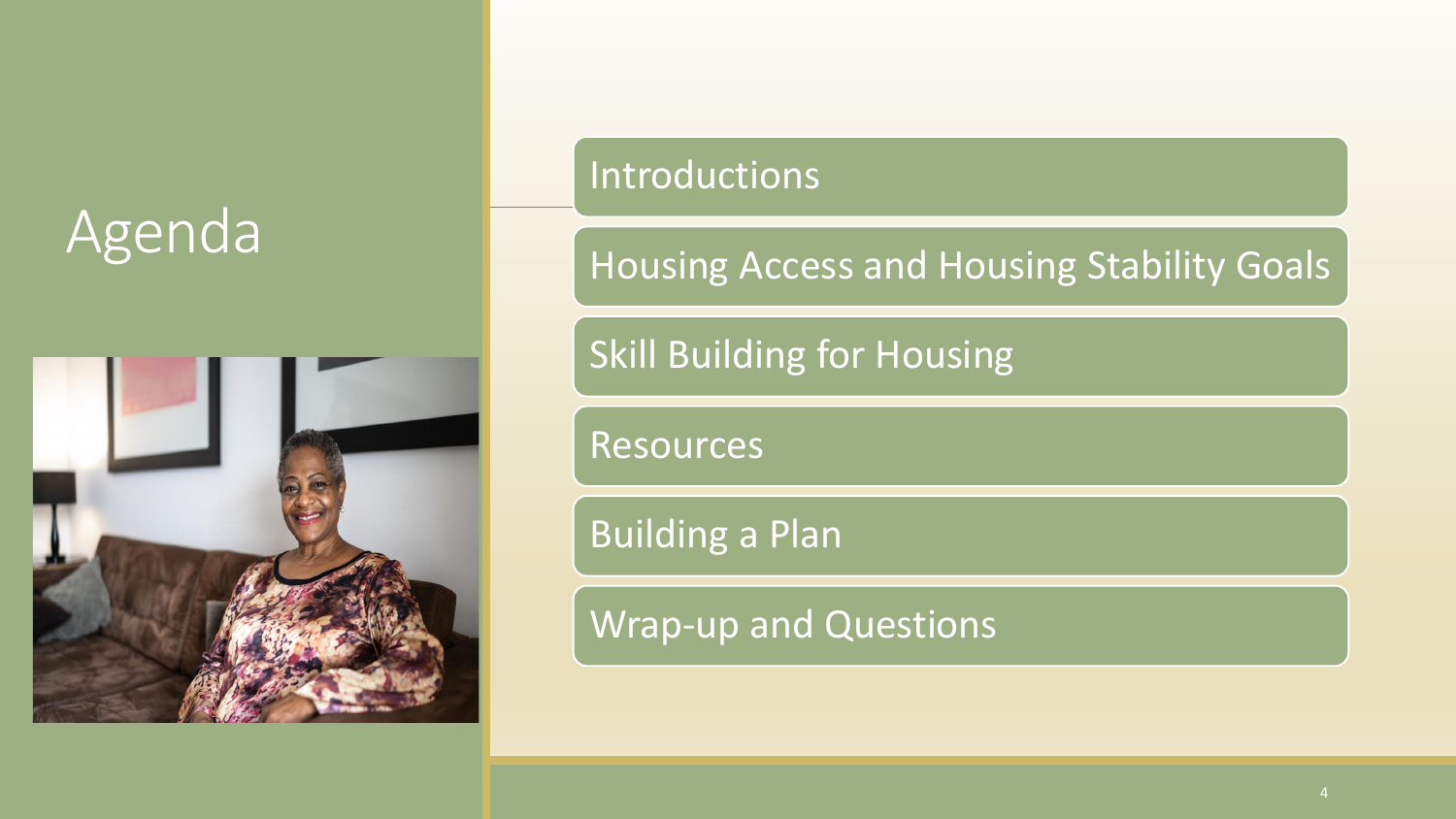# Review: Tasks for Pre-CTI Housing Planning

- Educate on Housing Options and Expectations of Each
- Identify Goals and Preferences
- Assess Housing and Homelessness History
- Assist to Connect to Income
- Gather Documents for the Application Process
- Assist with Housing Search and Negotiations
- Connect to Resources that Support Community Stabilization Treatment and Supports
- Develop a Housing Stabilization Plan
- Teach Tenancy Skills

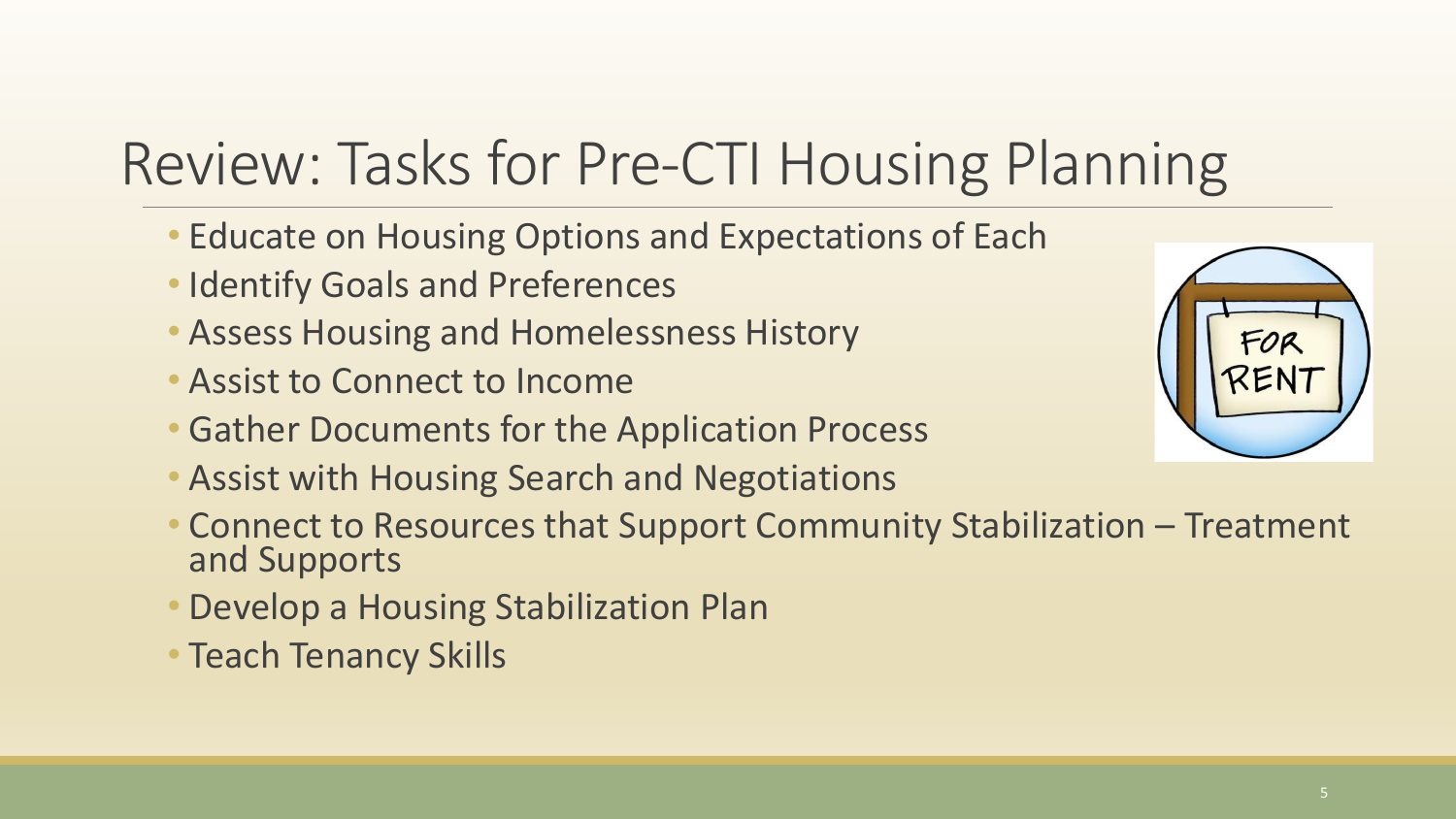Education on Housing Options -CoC

#### Rapid Re-Housing:

- Provides rental assistance for 6 months to a year
- Assists with Housing Location
- Provides Case Management to assist with tenancy , increasing income, identifying resources that support community living
- Eligibility includes homeless status, income limits and a housing plan

#### Permanent Supportive Housing

- For people who require long term case management. Provides case management addressing goals, tenancy, connections to care and support and specific to disability, increasing and maintaining income and housing locations or may be single site
- Eligibility includes income limits, verification of disability, homeless or chronic homeless status and housing plan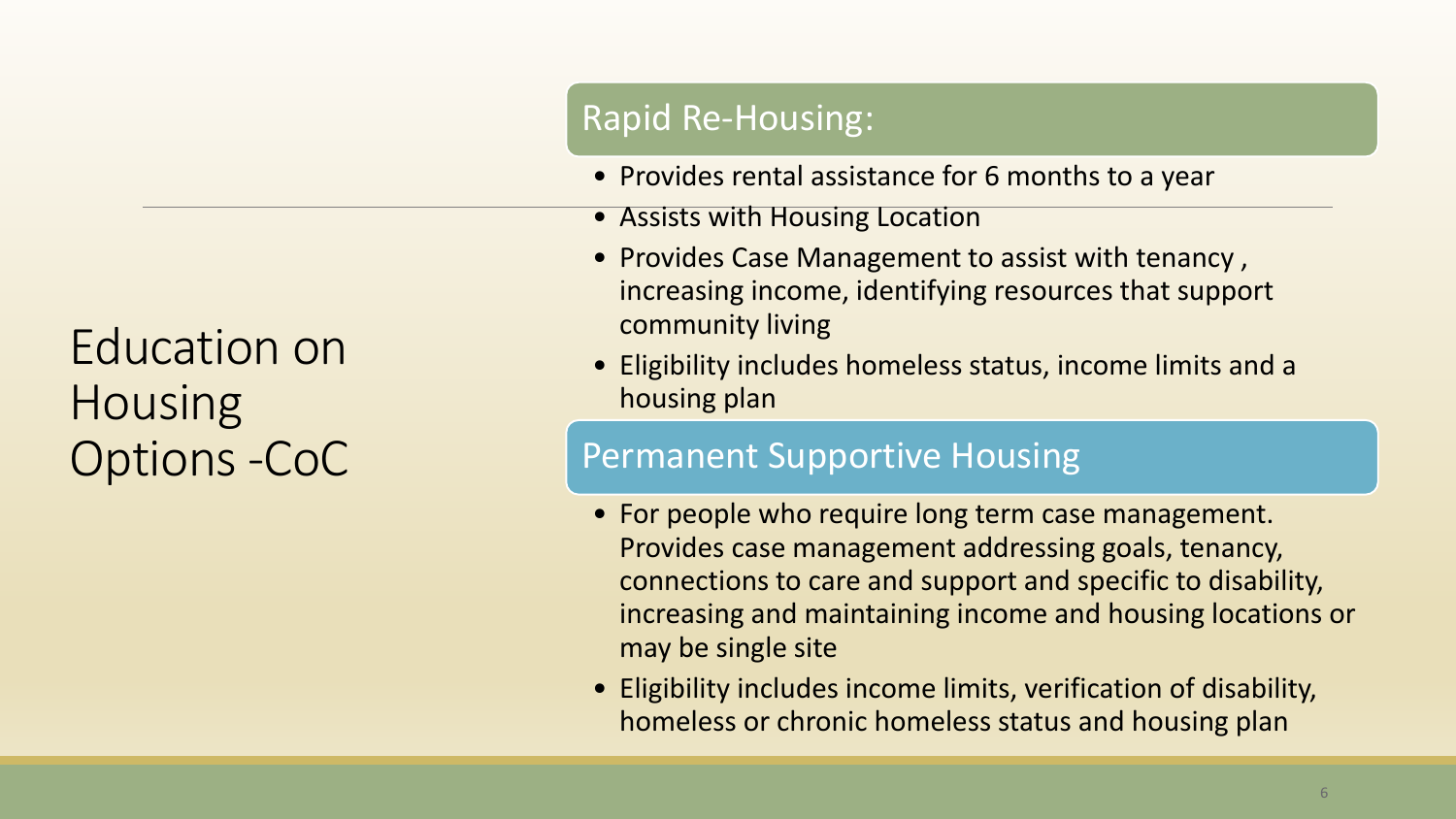### Other Options

Housing Authority: both Housing choice and Housing authority properties wait lists –some residential services

•Income limits, criminal history and debt to HA exclusions, citizen status

HUD: Senior Citizen properties: Both HUD properties and 202 housing –some residential services

•Income limits, criminal history and debt to HA exclusions, citizen status

Tax Credit Properties: aim at ones 20 – 30% of median income. Rents at approximately 30% of income and has some residential services

•Income, criminal history, all documents, no full-time students

Shared Housing: market rate or subsidized, can split the unit with two leases or come in as a self defined family with one lease. Can be used for medically needy with addition of live in aid.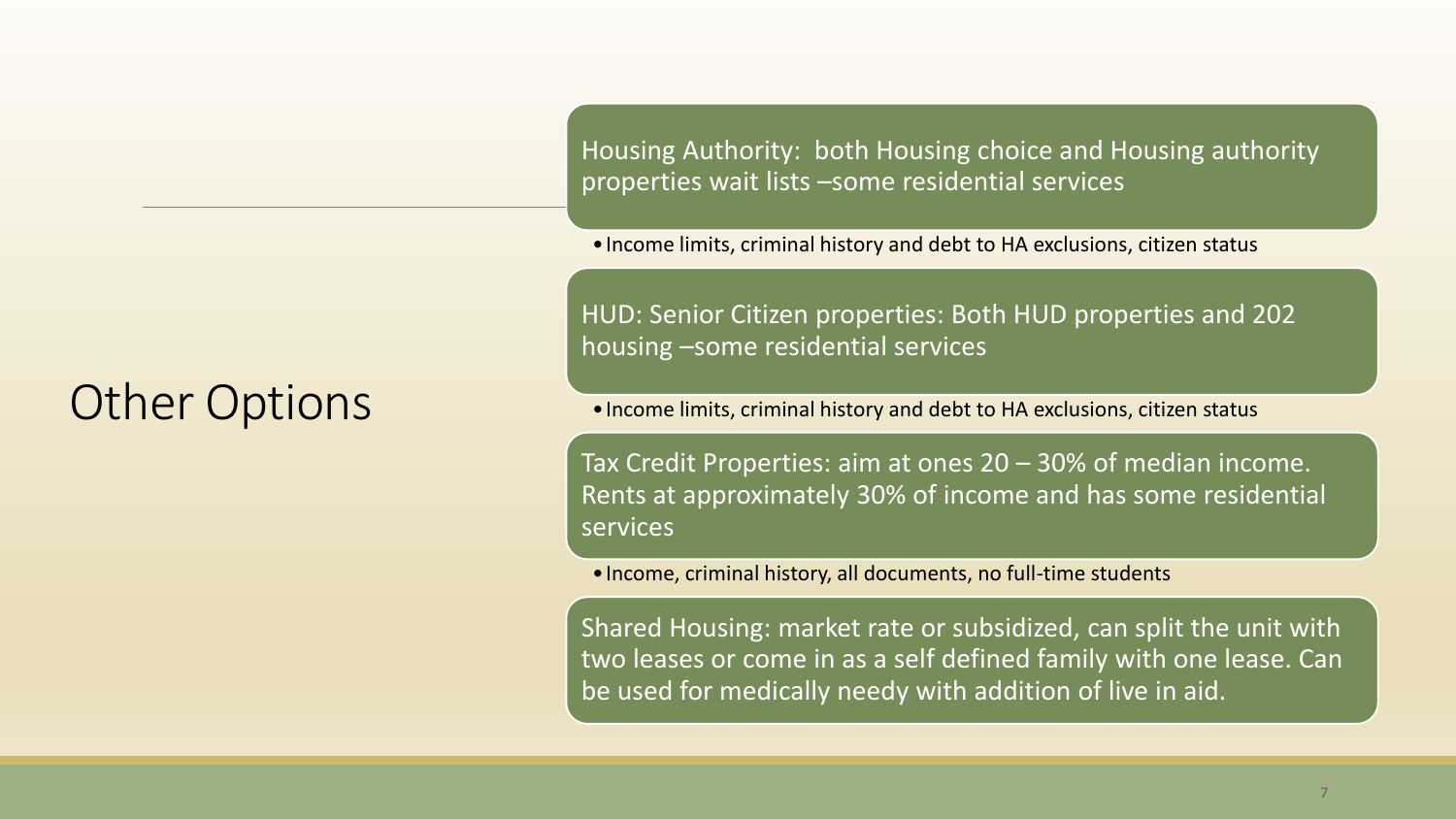## Specialized options

Affordable housing resources https://www.socialserve.com/ten ant/FL/index.html?ch=FL

Veterans Administration: contract beds for shelter, GPD – transitional, SSVF Rapid rehousing, HUD-VASH all through VA homeless programs. SSVF and GPD will consider people not honorably discharged

Domestic, Sexual Violence and Sex Trafficking Survivors Resources : some shelter and hotel placements, some RRH, and strong counseling services

Mental Health: respite, outreach, crisis services and access to supports in housing

Substance: largely treatment but many have access to peer run half-way houses that support sobriety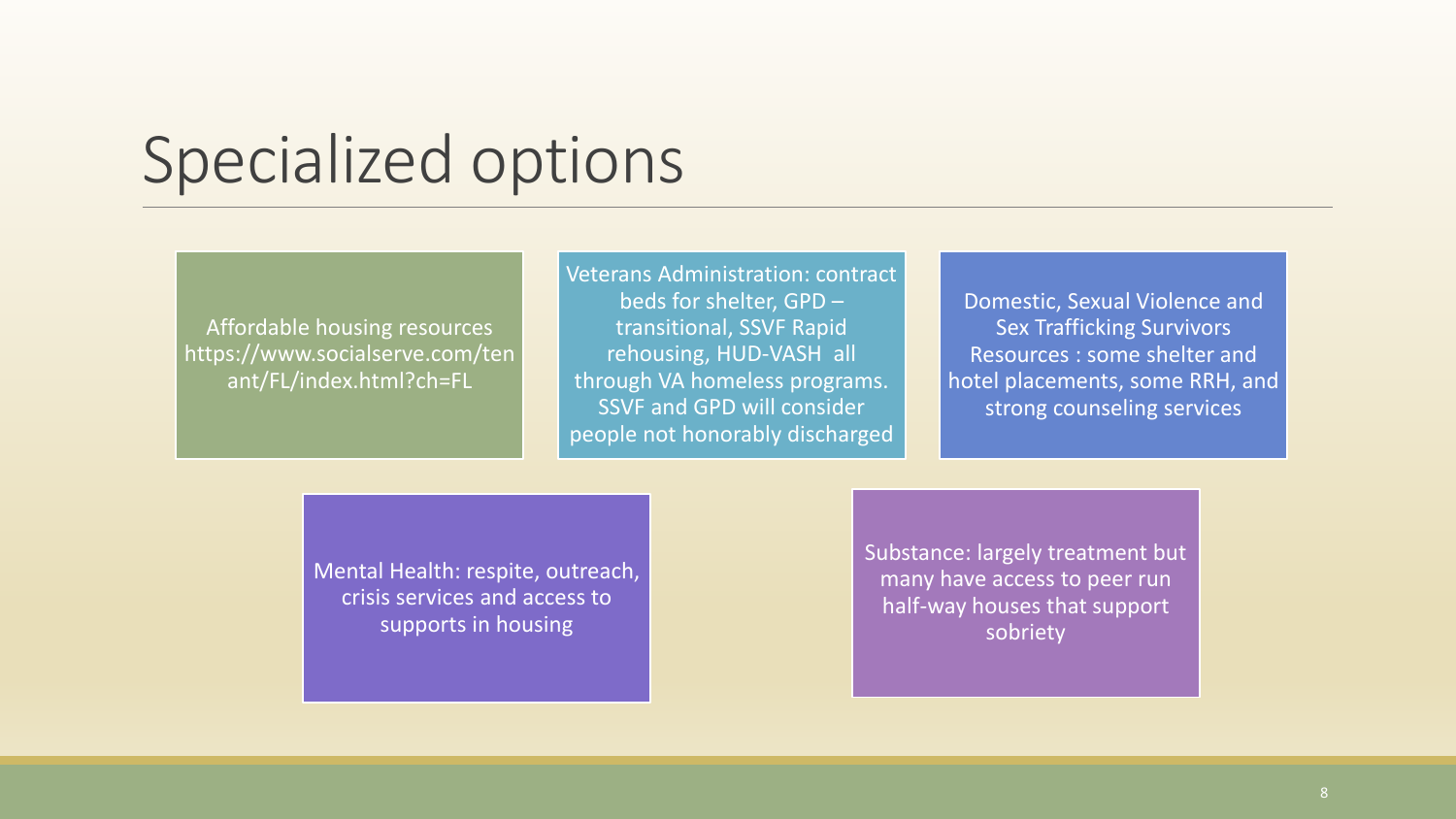# Having the housing options conversation

Jack is living in a tent off the highway. He frequently has others staying nearby. He is in charge of the area. He looks out for the others and frequently dispenses some rough justice. He says he can't leave unless we help all the others with housing.

Silvia is in the shelter the other residents call her Mama. She saves some lunch for people that are out and usually can help with a ripped jacket or the need for a sip of something. She is not entirely mobile, but the other residents help her, mostly. They also sometimes take money from her check. Every time you talk about housing, she either cries or disappears. The other residents tell you to let Mama alone.

Maria is applying for SSI. She says she will get housing when she gets it. She is not interested in any of the options where they throw you out after a year. She says that is awful.

Pete has lived in encampments for a while. He moves from one to another. Always living a little outside the circle. He complains about people stealing from him. He also says sometimes people come in while he is sleeping and bother him. He just can't get real rest. He lived at a shelter, and it was worse. He had to leave housing because his neighbors spied on him. He wants a place to feel safe but this talk about rapid re-housing or a subsidy is just confusing.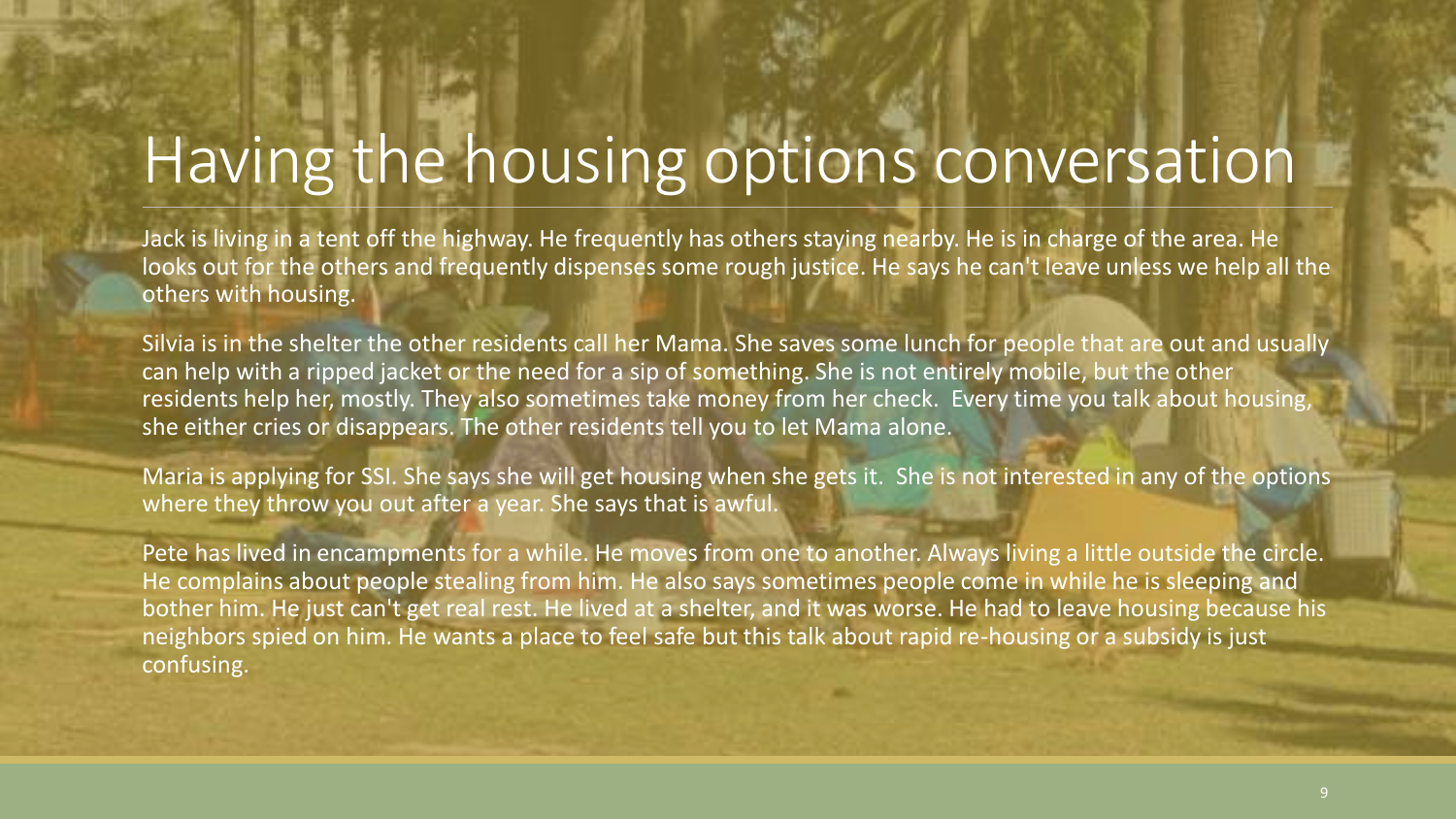## Know Tenancy: Obligations of a Lease/Tenancy

Allow other tenants the peaceful enjoyment of homes

Make required rent payment on time

Keep unit free of health and safety hazards

Only allow people on the lease to live there

No criminal activity in unit, common areas or grounds

Keep utilities current and paid

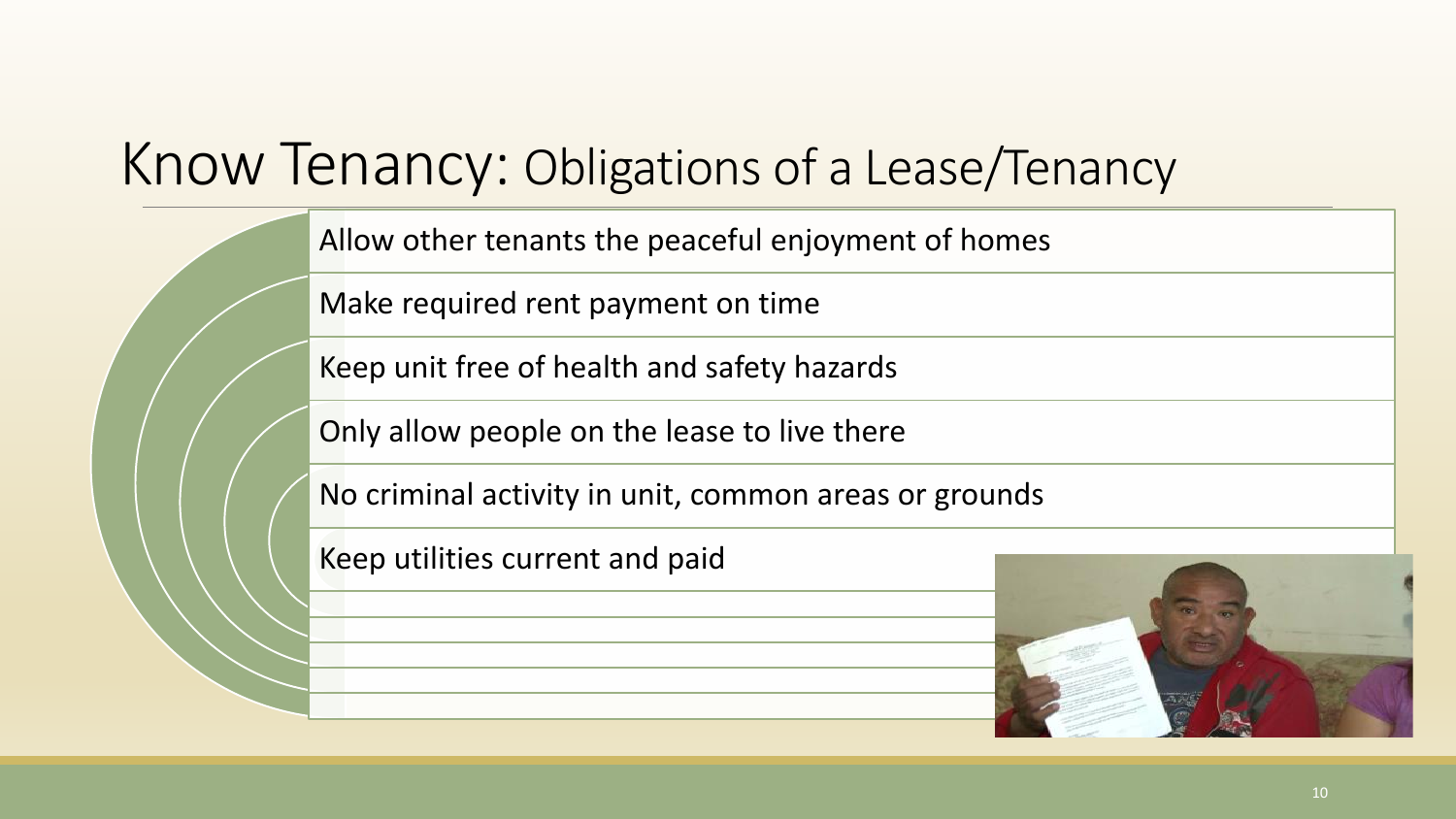# Staff Knowledge and Skills



Basics of local landlord tenant law:

https://bals.org/help/resources/tenants-handbook



Financial application and certification processes



Apartment standards and requirements



Subsidized housing rules & processes

#### Negotiation skills